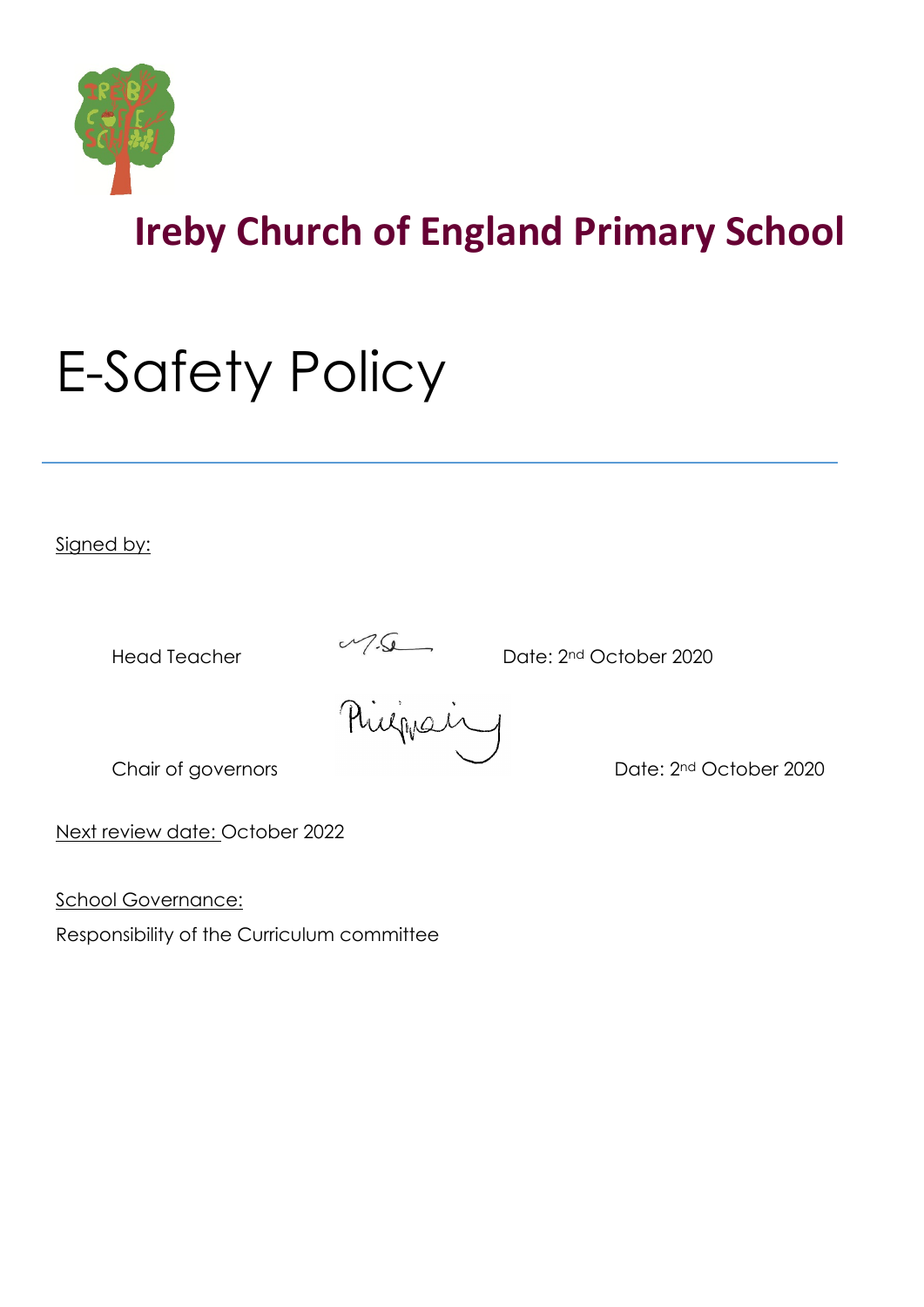# **E-Safety Policy**



Ireby Church of England School is committed to ensuring the safety of children in its care.

Information and Communications Technology (ICT) covers a wide range of resources including; web-based and mobile learning. It is also important to recognise the constant and fast-paced evolution of ICT within our society as a whole. Currently the internet technologies children and young people are using both inside school and at home include:

- Websites
- Learning Platforms (MLE) and Virtual Learning Environments
- Email and Instant Messaging
- Chat Rooms and Social Networking
- Blogs
- Podcasting
- Video Broadcasting
- Downloading from the internet
- Gaming
- Mobile/Smart phones with text, video and/or web functionality
- Other mobile devices with web functionality

At Ireby Church of England School we understand the responsibility to educate our pupils in e-Safety issues; teaching them the appropriate behaviours and critical thinking to enable them to remain both safe and legal when using the internet and related technologies, in and beyond the context of the classroom.

## **Roles and Responsibilities**

As e-Safety is an important aspect of strategic leadership within the school, the Headteacher and Governors have ultimate responsibility to ensure that the policy and practices are embedded and monitored. The named e-Safety co-ordinator in our school is Mr. Michael John. All members of the school community have been made aware of who holds this post. It is the role of the e-Safety coordinator to keep abreast of current issues and guidance through organisations such as CEOP and 'Think U Know'.

The e-Safety coordinator updates the Senior Leadership Team and Governors. All Governors have an understanding of the issues at our school in relation to local and national guidelines and advice.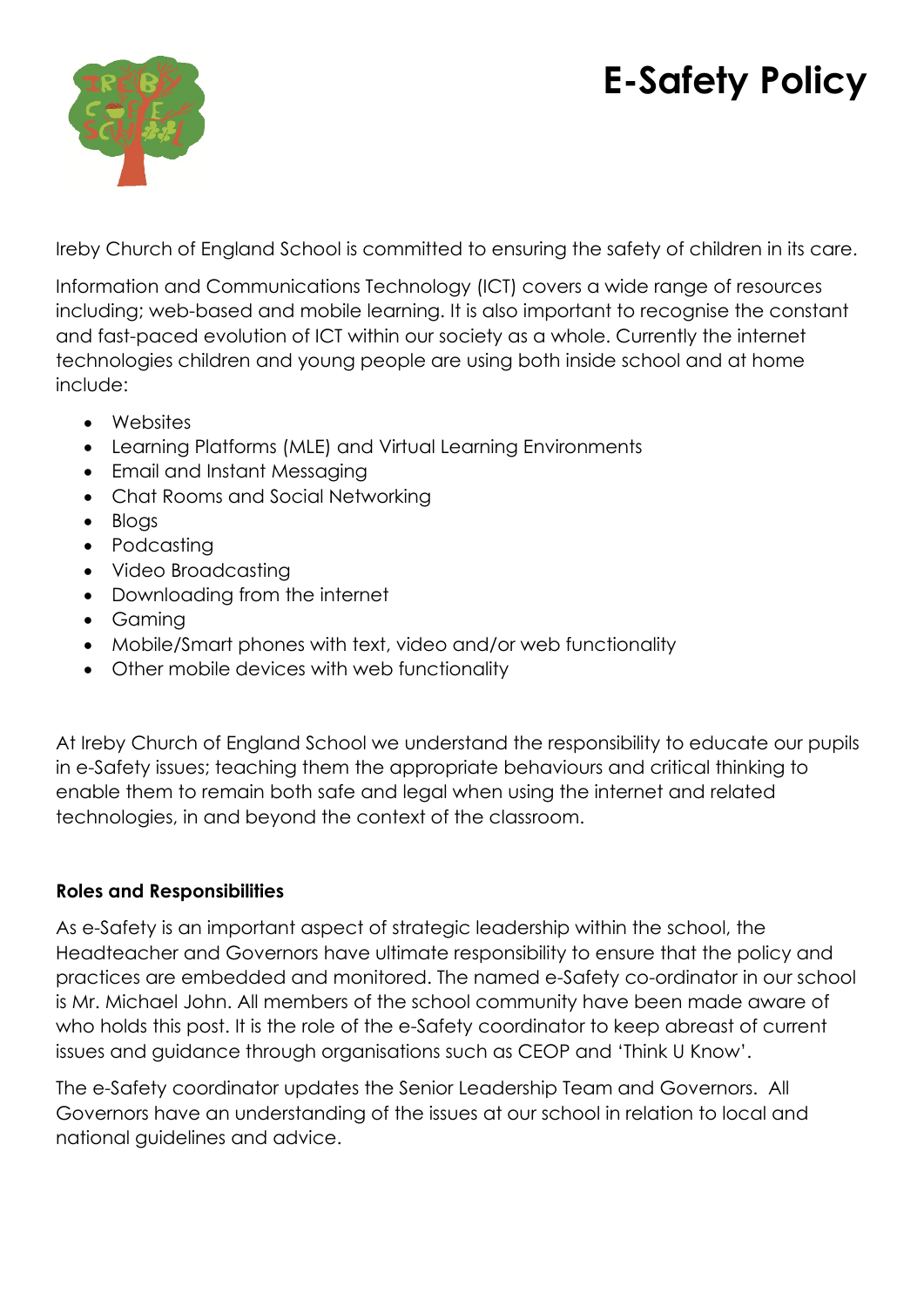#### **Writing and reviewing the e-Safety policy**

This policy (for staff, governors, visitors and pupils), is to protect the interests and safety of the whole school community. It is linked to the following mandatory school policies: Home-school agreements, Behaviour, Health and Safety, Child Protection/Safeguarding, and Anti-bullying.

Our e-Safety policy has been agreed by the Senior Leadership Team and Staff. The e-Safety policy and its implementation are reviewed annually.

#### **E-Safety skills development for staff**

All members of staff receive regular information and training on e-Safety issues through the coordinator at staff meetings.

All members of staff have been made aware of individual responsibilities relating to the safeguarding of children within the context of e-Safety and know what to do in the event of misuse of technology by any member of the school community.

#### **Teaching and Learning**

Internet use will enhance learning. The school will provide opportunities within a range of curriculum areas to teach e-Safety.

Educating pupils on the dangers of technologies that may be encountered outside school is done informally when opportunities arise and as part of the e-Safety curriculum.

Pupils are aware of the impact of online bullying and know how to seek help if these issues affect them. Pupils are also aware of where to seek advice or help if they experience problems when using the Internet and related technologies; i.e. parent/carer, teacher/trusted member of staff, or an organisation such as Childline/CEOP.

The school Internet access will be designed expressly for pupil use and will include filtering appropriate to the age of pupils.

Pupils will be taught what Internet use is acceptable and what is not and given clear objectives for Internet use.

Pupils will be educated in the effective use of the Internet in research, including the skills of knowledge location, retrieval and evaluation.

#### **Managing Internet Access**

Information system security

School ICT systems capacity and security will be reviewed regularly.

Sophos anti-Virus protection is updated regularly by Cumbria County Council.

System security is overseen by our technicians (Gemini) and Cumbria County Council.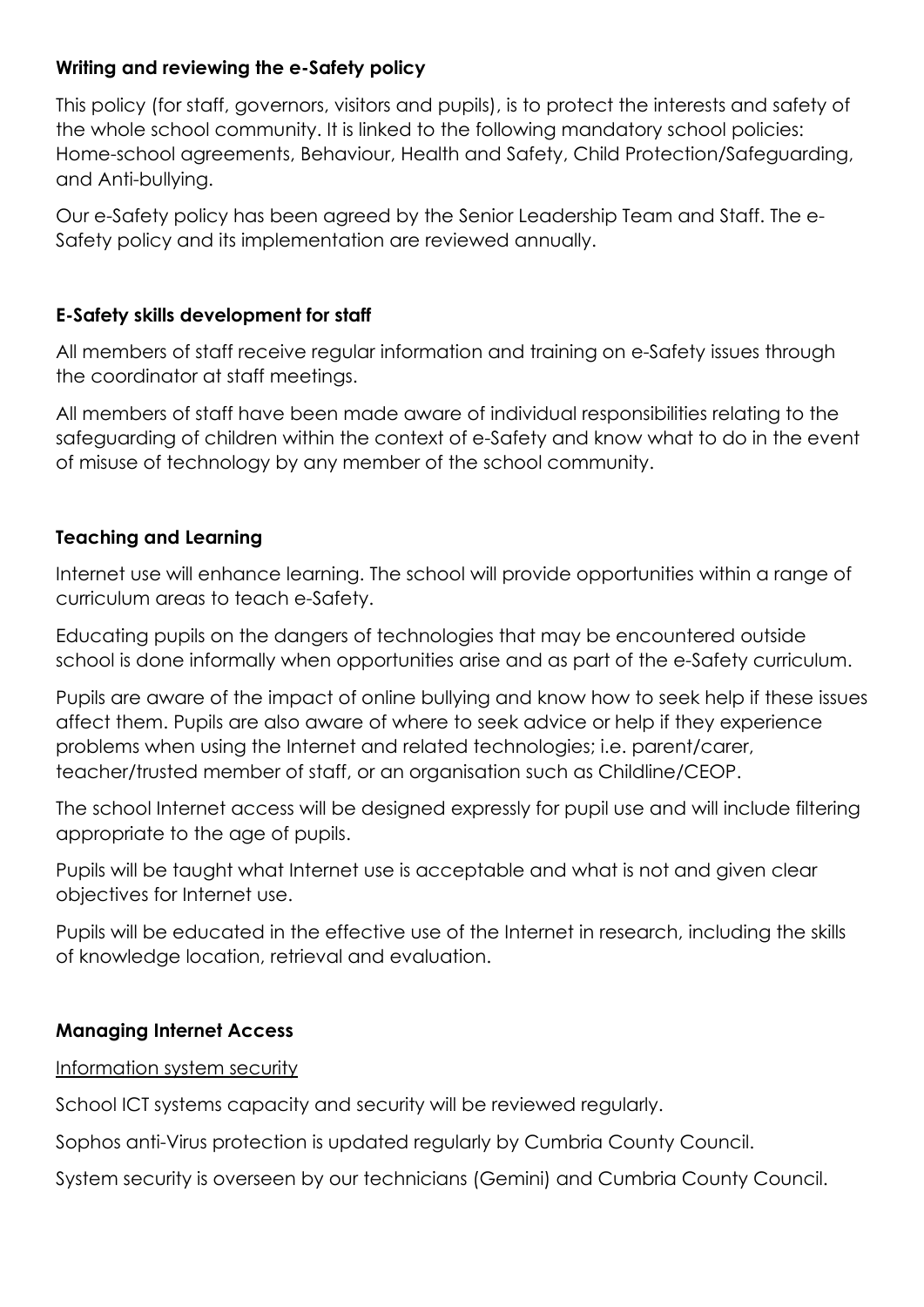#### E-mail

Pupils may only use approved e-mail accounts on the school system.

Pupils must not reveal personal details of themselves or others in e-mail communication, or arrange to meet anyone without specific permission.

E-mail sent to an external organisation should be written carefully and authorised before sending, in the same way as a letter written on school headed paper.

#### Published content and the school web site

The contact details on the school website are the school address, e-mail and telephone number. Staff or pupils' personal information is not published. The head teacher will take overall editorial responsibility and ensure that content is accurate and appropriate.

#### Publishing pupil's images and work

Written permission from parents or carers will be obtained before photographs of pupils are published on the school Website. This consent form is considered valid for the entire period that the child attends this school unless there is a change in the child's circumstances where consent could be an issue.

#### Parents/carers may withdraw permission, in writing, at any time.

Photographs that include pupils will be selected carefully and will not enable individual pupils to be clearly identified.

Pupils' full names will not be used anywhere on the school website, particularly in association with photographs.

Pupils' work can only be published by outside agencies with the permission of the pupil and parents.

#### Photographs taken by parents/carers for personal use

In the event of parents/carers wanting to take photographs for their own personal use, the school will demonstrate our protective ethos by announcing that photographs taken are for private retention and not for publication in any manner, including use on personal websites, e.g. School performances and assemblies etc.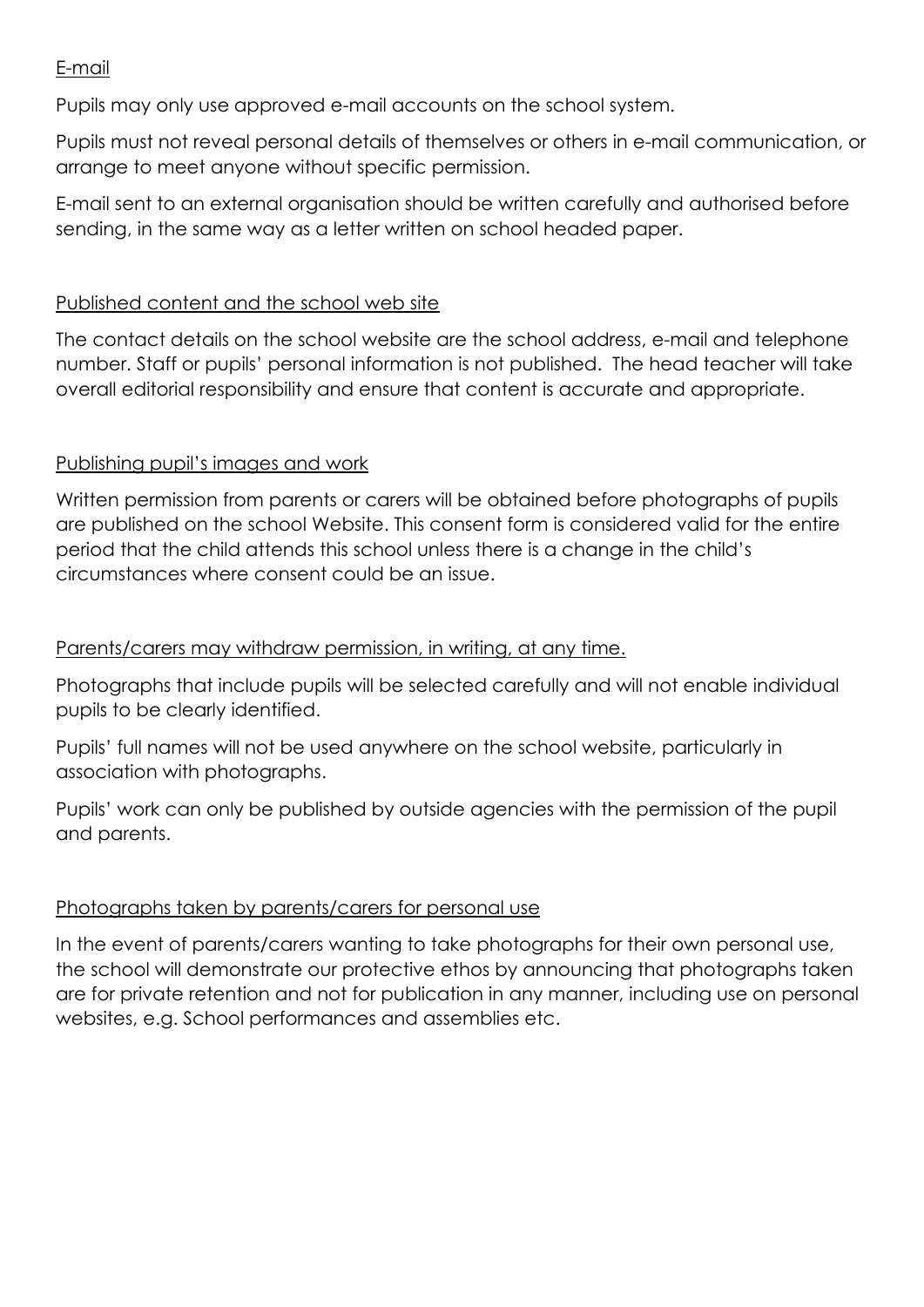#### Social networking and personal publishing

Pupils and parents will be advised that the use of social network spaces outside school is inappropriate and or illegal (e.g. Facebook) for primary aged pupils.

Our pupils are asked to report any incidents of bullying to the school.

School staff are advised not to add children, or parents as 'friends' if they use these sites.

# Managing filtering

Cumbria County Council offers a web filtering service to all schools who subscribe to the LA package. The filtering platform offers a fast, reliable and flexible service to ensure inappropriate content is blocked. The council offer a bespoke filtering service developed and maintained by a third party provider, Lancaster University Network Services Limited. The service utilises SquidGuard to block websites and content by category using lists of inappropriate sites from a number of sources and also provides the ability to block sites at a global level, individual school level, or specific school IP address level.

# Managing emerging technologies

Emerging technologies will be examined for educational benefit and a risk assessment will be carried out before use in school is allowed.

The use of portable media such as memory sticks and CD ROMS will be monitored closely as potential sources of computer virus and inappropriate material.

Pupils are not allowed to bring personal mobile devices/phones to school. Any phones that are brought to school are sent to the school office and kept there until the end of the day for parents to collect.

The sending of abusive or inappropriate text messages or emails outside school is forbidden.

Staff will use a school phone where contact with pupils is required.

# **Protecting personal data**

The school will use information about pupils to further curriculum, professional and managerial activities in accordance with the business of the school and will contact the parents or guardians, if it is necessary, to pass information beyond the school/Cumbria County Council.

The school will hold personal information on its systems for as long as individual members of staff remain at the school and remove it in the event of staff leaving or until it is no longer required for the legitimate function of the school. We will ensure that all personal information supplied is held securely, in accordance with the Data Protection Act 1998.

Each teacher has the right to view personal information that the school holds and to have any inaccuracies corrected.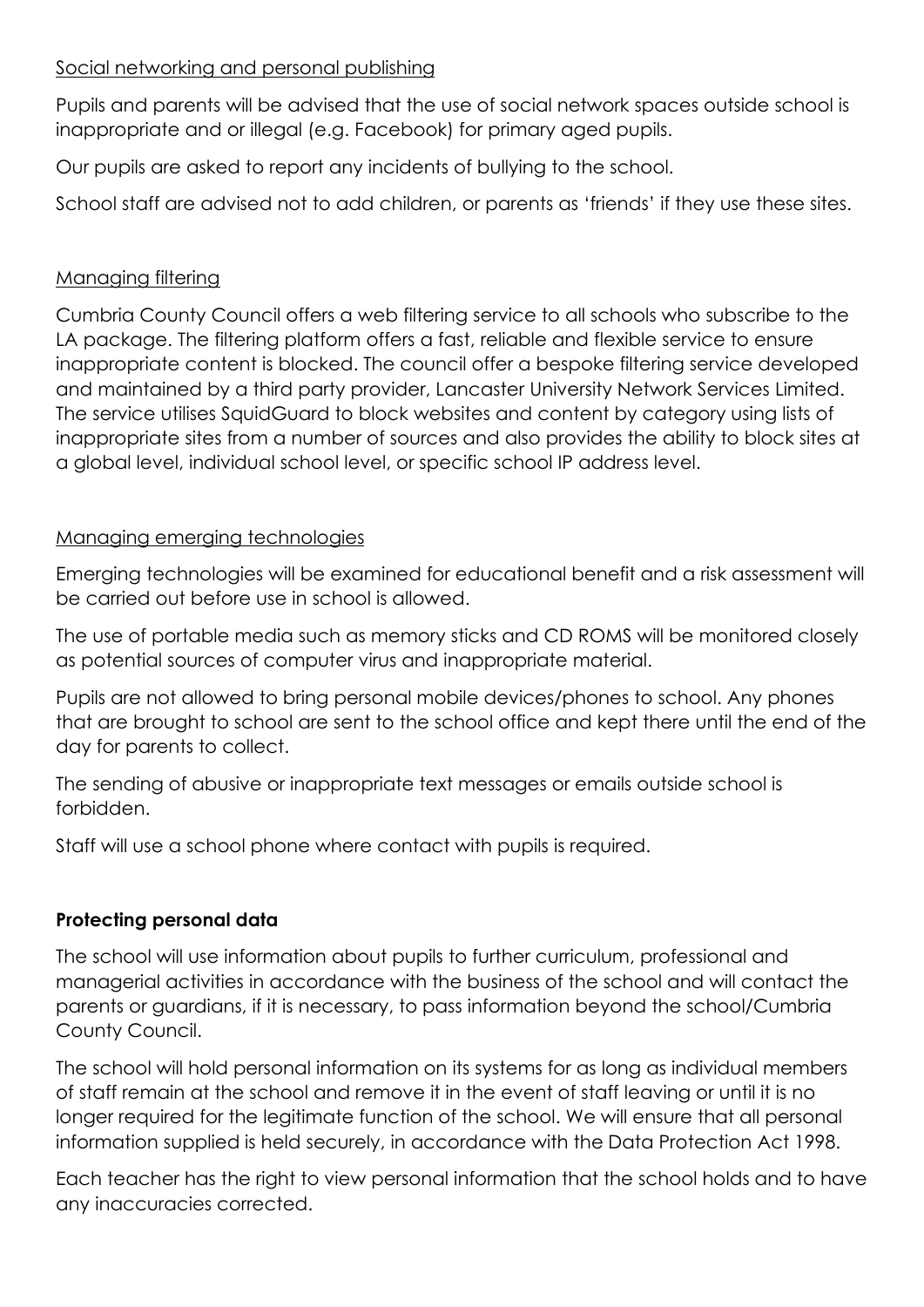#### **Password Security**

Adult users are provided with an individual network username and password, and email address (if required). They are encouraged to change their email passwords periodically.

All members of staff are aware of the dangers inherent in leaving ScholarPack (Data Management System), for pupil-tracking and digital registers, open and of the importance of keeping passwords secret

All members of staff are aware of their individual responsibilities to protect the security and confidentiality of the school network, MIS systems.

#### **Assessing risks**

The school will take all reasonable precautions to ensure that users access only appropriate material. The school will audit ICT provision to establish if the e-Safety policy is adequate and that its implementation is effective.

#### **Handling e-Safety complaints**

Complaints of Internet misuse will be dealt with by a senior member of staff and reported to the e-Safety coordinator.

Deliberate access to inappropriate materials by any user will lead to the incident being logged by the e-Safety coordinator.

Any complaint about staff misuse must be referred to the Headteacher.

Complaints and concerns of a child protection nature must be dealt with in accordance with school child protection procedures. For example evidence of: inappropriate online relationships; a child viewing unsuitable or inappropriate images or any '18' films on a regular basis; online/digital bullying, harassment or inappropriate image sharing etc.

Pupils and parents will be informed of the complaints procedure.

## **Communications Policy**

Introducing the e-Safety policy to pupils

E-Safety rules are displayed in the ICT suite and discussed with the pupils at the start of each term. All staff are aware that at least one dedicated e-safety lesson must be taught each term and at relevant points throughout e.g. during PSHE lessons/anti-bullying week/Safer Internet Day/NSPCC Workshops.

Pupils will be informed that network and Internet use will be monitored.

The school is vigilant when conducting 'raw' image search with pupils e.g. Google image search

Parents are required to individually sign an acceptable use agreement form which is fully explained to the children and used as part of the teaching programme